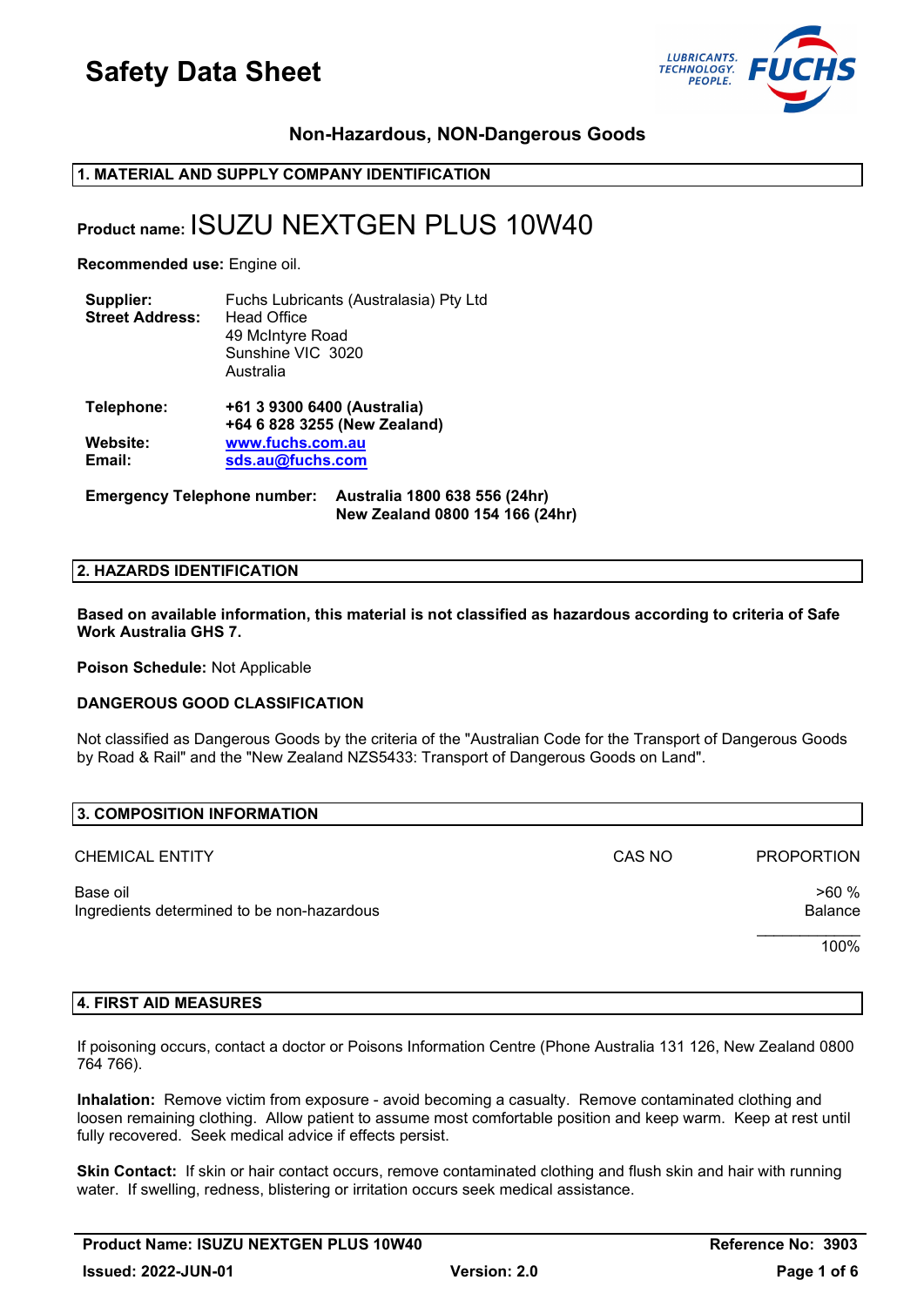

**Eye contact:** If in eyes wash out immediately with water. In all cases of eye contamination it is a sensible precaution to seek medical advice.

**Ingestion:** Rinse mouth with water. If swallowed, do NOT induce vomiting. Give a glass of water to drink. Never give anything by the mouth to an unconscious patient. If vomiting occurs give further water. Seek medical advice.

**PPE for First Aiders:** Wear safety shoes, overalls, gloves, safety glasses. Available information suggests that gloves made from nitrile rubber should be suitable for intermittent contact. However, due to variations in glove construction and local conditions, the user should make a final assessment. Always wash hands before smoking, eating, drinking or using the toilet. Wash contaminated clothing and other protective equipment before storing or re-using.

**Notes to physician:** Treat symptomatically.

#### **5. FIRE FIGHTING MEASURES**

**Hazchem Code:** Not applicable.

**Suitable extinguishing media:** If material is involved in a fire use water fog (or if unavailable fine water spray), alcohol resistant foam, standard foam, dry agent (carbon dioxide, dry chemical powder).

**Specific hazards:** Combustible material.

**Fire fighting further advice:** On burning or decomposing may emit toxic fumes. Fire fighters to wear selfcontained breathing apparatus and suitable protective clothing if risk of exposure to vapour or products of combustion or decomposition.

### **6. ACCIDENTAL RELEASE MEASURES**

#### **SMALL SPILLS**

Wear protective equipment to prevent skin and eye contamination. Avoid inhalation of vapours or dust. Wipe up with absorbent (clean rag or paper towels). Collect and seal in properly labelled containers or drums for disposal.

#### **LARGE SPILLS**

Clear area of all unprotected personnel. Slippery when spilt. Avoid accidents, clean up immediately. Wear protective equipment to prevent skin and eye contamination and the inhalation of vapours. Work up wind or increase ventilation. Contain - prevent run off into drains and waterways. Use absorbent (soil, sand or other inert material). Collect and seal in properly labelled containers or drums for disposal. If contamination of crops, sewers or waterways has occurred advise local emergency services.

### **Dangerous Goods - Initial Emergency Response Guide No:** Not applicable

#### **7. HANDLING AND STORAGE**

**Handling:** Avoid eye contact and repeated or prolonged skin contact. Avoid inhalation of vapour, mist or aerosols.

**Storage:** Store in a cool, dry, well-ventilated place and out of direct sunlight. Store away from foodstuffs. Store away from incompatible materials described in Section 10. Store away from sources of heat and/or ignition. Keep container standing upright. Keep containers closed when not in use - check regularly for leaks.

### **8. EXPOSURE CONTROLS / PERSONAL PROTECTION**

**National occupational exposure limits:** 

**Product Name: ISUZU NEXTGEN PLUS 10W40 Reference No: 3903**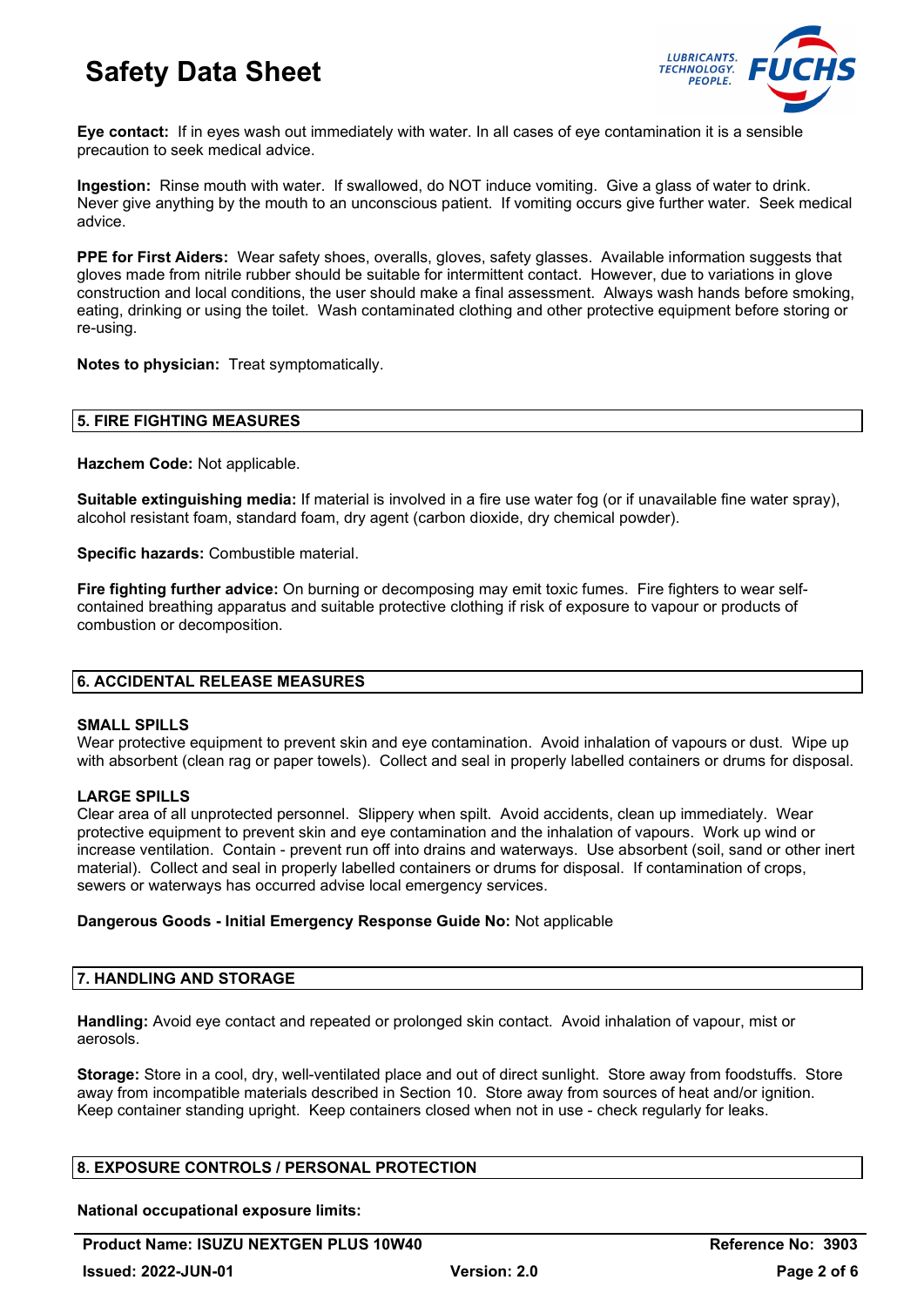

|                          | TWA      |      | <b>STEL</b>              |   |
|--------------------------|----------|------|--------------------------|---|
| ppm                      | mg/m3    | ppm  | mg/m3                    |   |
| $\overline{\phantom{0}}$ | г<br>. . | $\,$ | $\overline{\phantom{0}}$ | - |

As published by Safe Work Australia.

Oil mist, refined mineral

TWA - The time-weighted average airborne concentration over an eight-hour working day, for a five-day working week over an entire working life.

STEL (Short Term Exposure Limit) - the average airborne concentration over a 15 minute period which should not be exceeded at any time during a normal eight-hour workday.

These Exposure Standards are guides to be used in the control of occupational health hazards. All atmospheric contamination should be kept to as low a level as is workable. These exposure standards should not be used as fine dividing lines between safe and dangerous concentrations of chemicals. They are not a measure of relative toxicity.

If the directions for use on the product label are followed, exposure of individuals using the product should not exceed the above standard. The standard was created for workers who are routinely, potentially exposed during product manufacture.

**Biological Limit Values:** As per the "National Model Regulations for the Control of Workplace Hazardous Substances (Safe Work Australia)" the ingredients in this material do not have a Biological Limit Allocated.

**Engineering Measures:** Ensure ventilation is adequate to maintain air concentrations below Exposure Standards. Use only in well ventilated areas. Use with local exhaust ventilation or while wearing appropriate respirator.

**Personal Protection Equipment:** SAFETY SHOES, OVERALLS, GLOVES, SAFETY GLASSES.

Personal protective equipment (PPE) must be suitable for the nature of the work and any hazard associated with the work as identified by the risk assessment conducted.

Wear safety shoes, overalls, gloves, safety glasses. Available information suggests that gloves made from nitrile rubber should be suitable for intermittent contact. However, due to variations in glove construction and local conditions, the user should make a final assessment. Always wash hands before smoking, eating, drinking or using the toilet. Wash contaminated clothing and other protective equipment before storing or re-using.

**Hygiene measures:** Keep away from food, drink and animal feeding stuffs. When using do not eat, drink or smoke. Wash hands prior to eating, drinking or smoking. Avoid contact with clothing. Avoid eye contact and repeated or prolonged skin contact. Avoid inhalation of vapour, mist or aerosols. Ensure that eyewash stations and safety showers are close to the workstation location.

### **9. PHYSICAL AND CHEMICAL PROPERTIES**

| Form:<br>Colour:<br>Odour:              | Liquid<br>Amber<br>Characteristic |                               |
|-----------------------------------------|-----------------------------------|-------------------------------|
| Solubility in water:                    |                                   | Insoluble                     |
| <b>Density:</b>                         |                                   | 0.86 g/cm3 $@$ 15°C (typical) |
| <b>Relative Vapour Density (air=1):</b> |                                   | N Av                          |
| Vapour Pressure (20 °C):                |                                   | N Av                          |
| Flash Point (°C):                       |                                   | >180 (typical)                |
| Flammability Limits (%):                |                                   | N Av                          |
| Pour Point/Range (°C):                  |                                   | N Av                          |
| <b>Boiling Point/Range (°C):</b>        |                                   | N Av                          |
| pH:                                     |                                   | N App                         |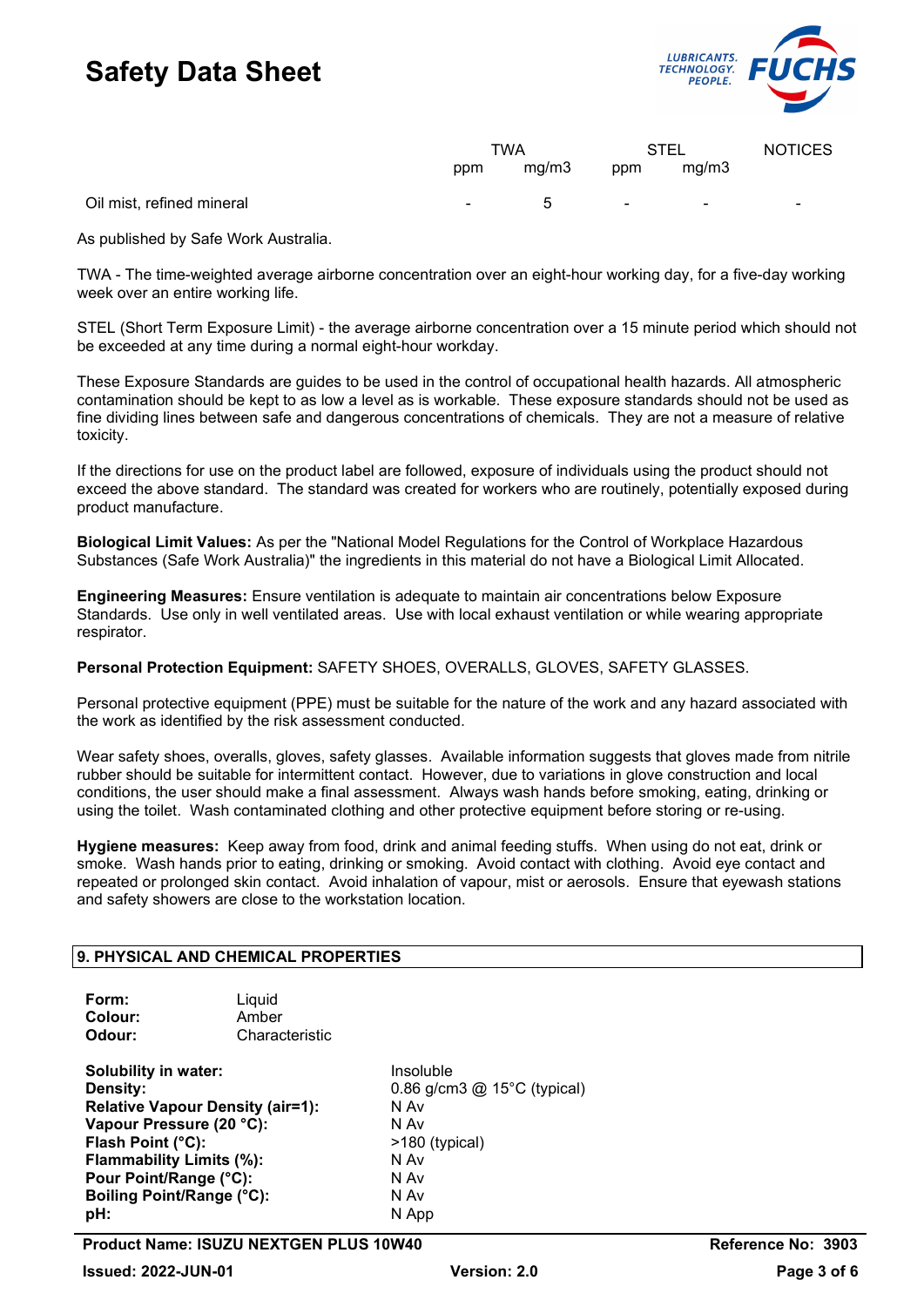

**Total VOC (g/Litre):** 

**Viscosity:** 95 mm2/s @ 40°C (typical)<br> **Total VOC (g/Litre):** N Av N Av

(Typical values only - consult specification sheet)  $N Av = Not available, N App = Not applicable$ 

## **10. STABILITY AND REACTIVITY**

**Chemical stability:** This material is thermally stable when stored and used as directed.

**Conditions to avoid:** Elevated temperatures and sources of ignition.

**Incompatible materials:** Oxidising agents.

**Hazardous decomposition products:** Oxides of carbon and nitrogen, smoke and other toxic fumes.

**Hazardous reactions:** No known hazardous reactions.

### **11. TOXICOLOGICAL INFORMATION**

No adverse health effects expected if the product is handled in accordance with this Safety Data Sheet and the product label. Symptoms or effects that may arise if the product is mishandled and overexposure occurs are:

#### **Acute Effects**

**Inhalation:** Material may be an irritant to mucous membranes and respiratory tract.

**Skin contact:** Contact with skin may result in irritation.

**Ingestion:** Swallowing can result in nausea, vomiting and irritation of the gastrointestinal tract.

**Eye contact:** May be an eye irritant.

### **Acute toxicity**

**Inhalation:** This material has been classified as not hazardous for acute inhalation exposure. Acute toxicity estimate (based on ingredients):  $LC_{50} > 20.0$  mg/L for vapours or  $LC_{50} > 5.0$  mg/L for dust and mist.

**Skin contact:** This material has been classified as not hazardous for acute dermal exposure. Acute toxicity estimate (based on ingredients):  $LD_{50}$  > 2,000 mg/Kg bw

**Ingestion:** This material has been classified as not hazardous for acute ingestion exposure. Acute toxicity estimate (based on ingredients):  $LD_{50}$  > 2,000 mg/Kg bw

**Corrosion/Irritancy:** Eye: this material has been classified as not corrosive or irritating to eyes. Skin: this material has been classified as not corrosive or irritating to skin.

**Sensitisation:** Inhalation: this material has been classified as not a respiratory sensitiser. Skin: this material has been classified as not a skin sensitiser.

**Aspiration hazard:** This material has been classified as not an aspiration hazard.

**Specific target organ toxicity (single exposure):** This material has been classified as not a specific hazard to target organs by a single exposure.

### **Chronic Toxicity**

**Mutagenicity:** This material has been classified as not a mutagen.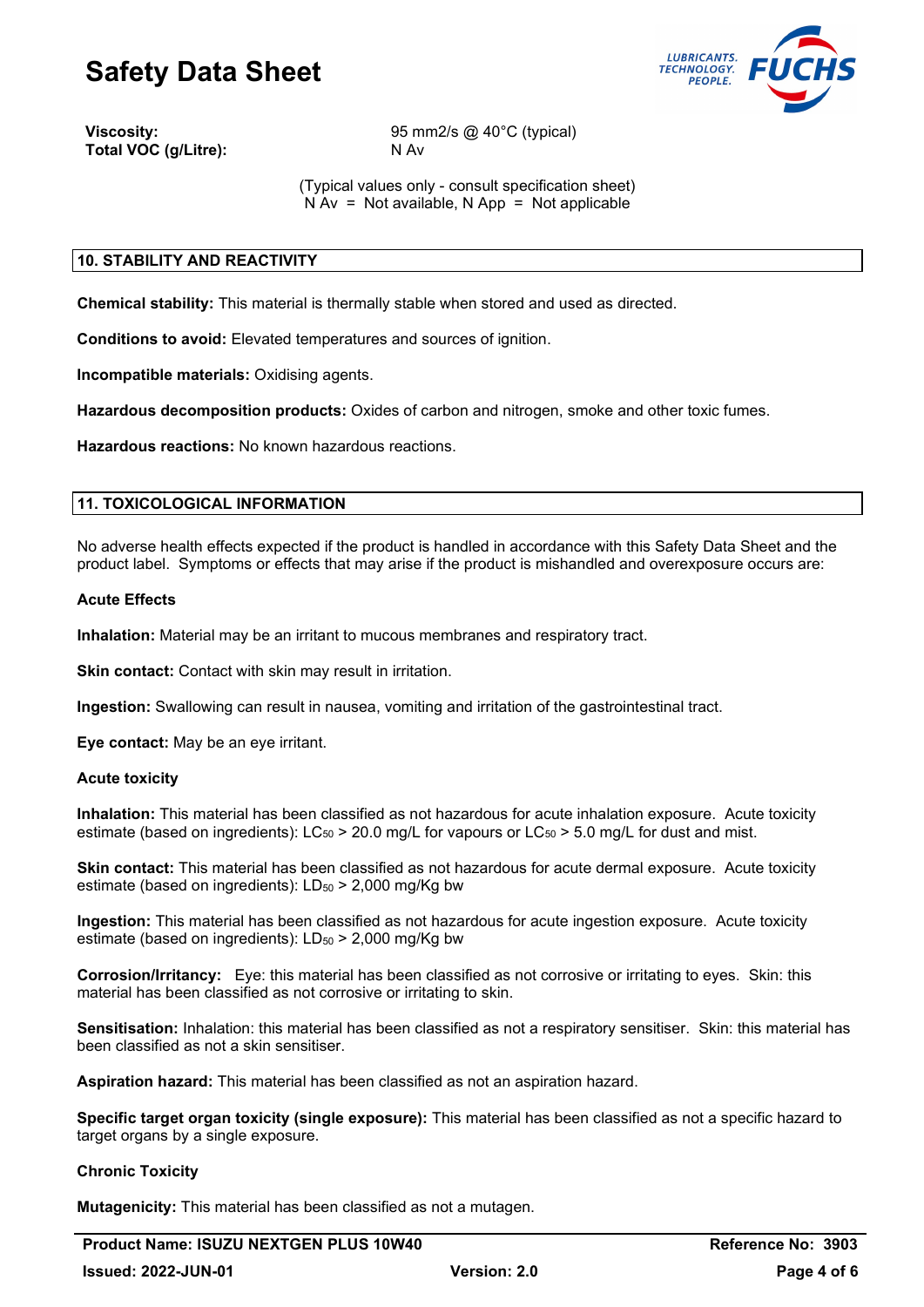

**Carcinogenicity:** This material has been classified as not a carcinogen.

**Reproductive toxicity (including via lactation):** This material has been classified as not a reproductive toxicant.

**Specific target organ toxicity (repeat exposure):** This material has been classified as not a specific hazard to target organs by repeat exposure.

#### **12. ECOLOGICAL INFORMATION**

Avoid contaminating waterways.

**Acute aquatic hazard:** This material has been classified as not hazardous for acute aquatic exposure. Acute toxicity estimate (based on ingredients): > 100 mg/L

**Long-term aquatic hazard:** This material has been classified as not hazardous for chronic aquatic exposure. Non-rapidly or rapidly degradable substance for which there are adequate chronic toxicity data available OR in the absence of chronic toxicity data, Acute toxicity estimate (based on ingredients): >100 mg/L, where the substance is not rapidly degradable and/or BCF  $\leq$  500 and/or log Kow  $\leq$  4.

**Ecotoxicity:** No information available.

**Persistence and degradability:** No information available.

**Bioaccumulative potential:** No information available.

**Mobility:** No information available.

### **13. DISPOSAL CONSIDERATIONS**

Persons conducting disposal, recycling or reclamation activities should ensure that appropriate personal protection equipment is used, see "Section 8. Exposure Controls and Personal Protection" of this SDS.

If possible material and its container should be recycled. If material or container cannot be recycled, dispose in accordance with local, regional, national and international Regulations.

#### **14. TRANSPORT INFORMATION**

#### **ROAD AND RAIL TRANSPORT**

Not classified as Dangerous Goods by the criteria of the "Australian Code for the Transport of Dangerous Goods by Road & Rail" and the "New Zealand NZS5433: Transport of Dangerous Goods on Land".

#### **MARINE TRANSPORT**

Not classified as Dangerous Goods by the criteria of the International Maritime Dangerous Goods Code (IMDG Code) for transport by sea.

#### **AIR TRANSPORT**

Not classified as Dangerous Goods by the criteria of the International Air Transport Association (IATA) Dangerous Goods Regulations for transport by air.

### **15. REGULATORY INFORMATION**

#### **This material/constituent(s) is covered by the following requirements:**

The Standard for the Uniform Scheduling of Medicines and Poisons (SUSMP) established under the Therapeutic